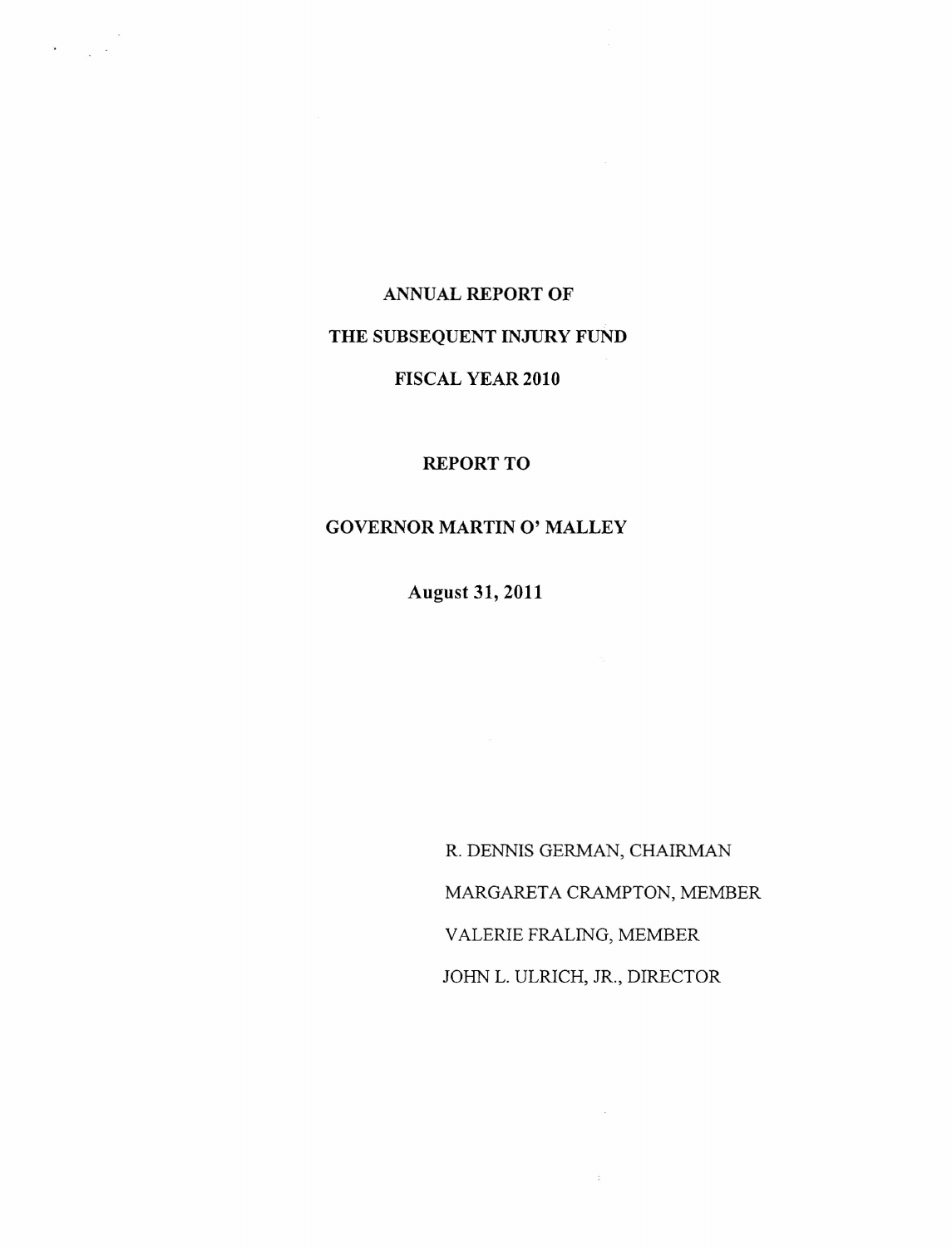### **PROGRAM DESCIPTION**

The Subsequent Injury Fund reviews and investigates workers' compensation claims that involve pre-existing health conditions that substantially increase the disability ofinjured workers. The liability of employers' insurers is limited to compensation for the damages caused by the current injury, and the Subsequent Injury Fund incurs all additional liability from the combined effects of all injuries and/or conditions. The Fund derives its income from assessments of insurance companies on awards of compensation for permanent disability.

#### **MISSION**

To provide workers' compensation benefits to disabled workers who have combined effects a pre-existing and an accidental work-related injury.

## **SUBSEQUENT INJURY FUND CURRENT BOARD COMPOSITION**

R. Dennis German, Chairman Representing the Business Sector

Margareta Crampton, Member Representing Labor

Valerie Fraling, Member Representing the Public Sector